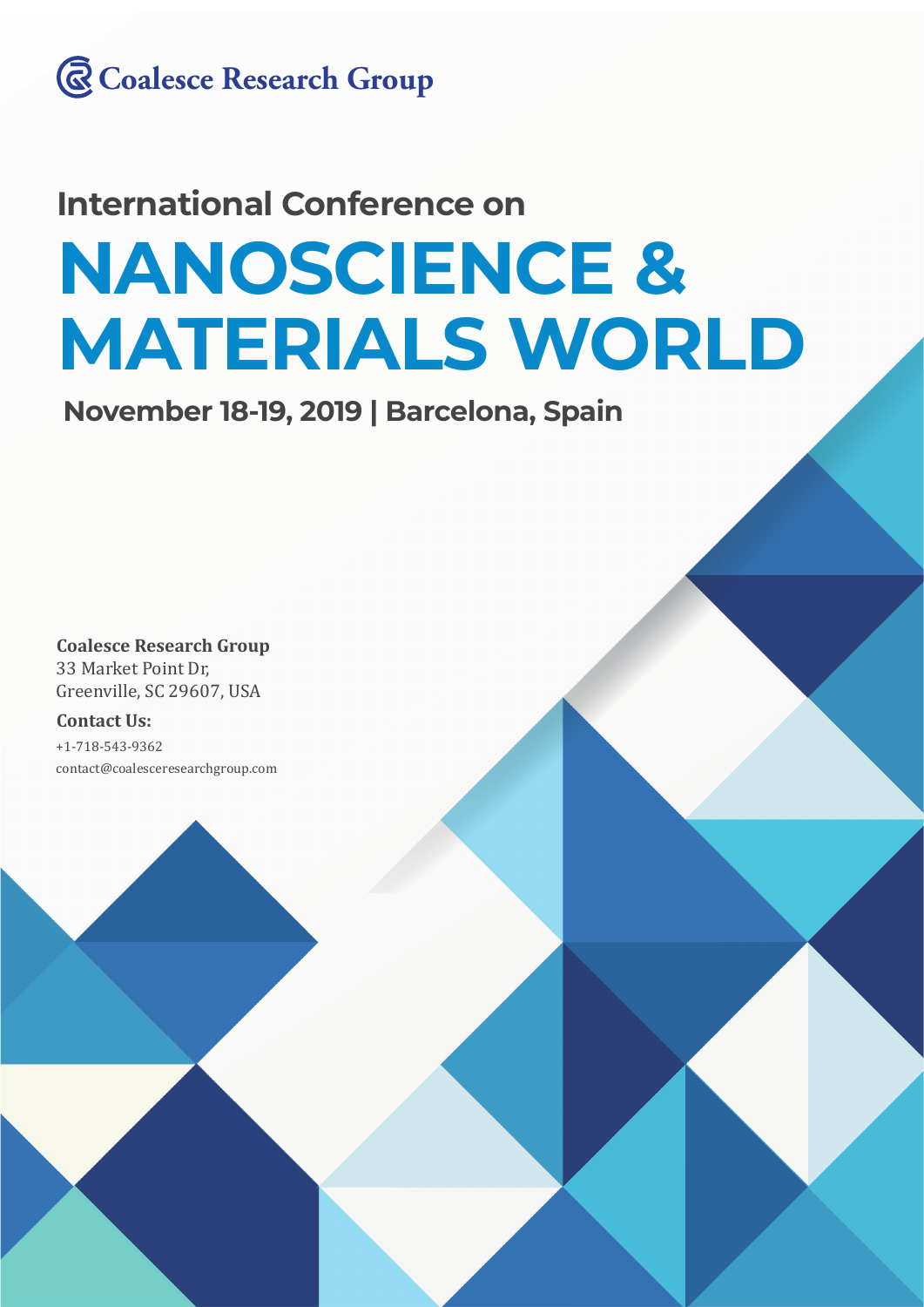# Hall: Meeting Hall 1

**Monday** 

NOV 18, 2019

|                            | 09:00 - 09:30 Registrations                                                                                                                                                                                                        |
|----------------------------|------------------------------------------------------------------------------------------------------------------------------------------------------------------------------------------------------------------------------------|
| 09:30 - 09:50 Introduction |                                                                                                                                                                                                                                    |
|                            | Renowed Keynote Forum & Eminent Plenary Forum                                                                                                                                                                                      |
|                            | Title: 3D tomographic analysis and insitu liquid TEM studies of the dissolution of<br>09:50 - 10:20 bioactive glass and phosphate nucleation<br>Dr Richard Langford, Cavendish Laboratory, University of Cambridge, UK             |
|                            | Group Photo (10:20 - 10:50)                                                                                                                                                                                                        |
|                            | Title: Improving thermochemical splitting performance of ceria based materials: novel<br>10:50 - 11:20 preparation routes, doping and co - doping<br>Dr Gianluca Landi, Institute of Researches on Combustion - CNR, Naples, Italy |
|                            | Session Chair: Dr Daniel BELLET, Grenoble Institute of Technology, France                                                                                                                                                          |
|                            | Session Co-Chair: Dr Pamela Norris, University Of Virginia, USA                                                                                                                                                                    |
|                            | <b>Moderator</b>                                                                                                                                                                                                                   |
|                            | Dr Juan L. Aragones, Universidad Autonoma de Madrid, Spain                                                                                                                                                                         |
| $11:20 - 11:50$            | Title: Learning from nature: bioinspired strategies for the design of bio - functional<br>materials                                                                                                                                |
|                            | Dr Giuseppina Luciani, DICMaPI, University of Naples Federico II, Naples, Italy                                                                                                                                                    |
| $11:50 - 12:20$            | Title: Spent Potlining, The Remaining Pollution Problem for Aluminium Production<br>Dr Harald A. Øye, Center of Excellence in Aluminium Smelting, Hatch Ltd, Norway                                                                |
|                            | Title: PN - 3DGN - Plasma Nanoscience for 3D Graphene Network and Its Applications<br>12:20 - 12:50 to Industry and Medicine                                                                                                       |
|                            | Dr Masaru Hori, Nagoya University, Nagoya, Japan                                                                                                                                                                                   |
|                            | Lunch (12:50 - 13:50)                                                                                                                                                                                                              |
| $13:50 - 14:20$            | Title: Recent progresses in flexible transparent electrodes                                                                                                                                                                        |
|                            | Dr Daniel BELLET, Grenoble Institute of Technology, France                                                                                                                                                                         |
| 14:20 - 14:50              | Title: Physical properties of graphite flakes and carbon fibres aluminium composite                                                                                                                                                |
|                            | materials<br>Dr Jean - François SILVAIN, Institute of Chemistry of Condensed Matter of                                                                                                                                             |
|                            | Bordeaux, ICMCB - CNRS, France                                                                                                                                                                                                     |
| 14:50 - 15:20              | Title: Graphene on copper: interrelations and consequences on copper oxidation<br>Dr Alicia de Andrés, Instituto de Ciencia de Materiales de Madrid - CSIC, Spain                                                                  |
| $15:20 - 15:50$            | Title: Structure and Interaction of Drugs Nanocarriers in Complex Biological Media<br>Dr Domenico Lombardo CNR - Consiglio Nazionale delle Ricerche,<br>Istituto Processi Chimico Fisici, Italy                                    |
| $15:50 - 16:20$            | Title: Can glass be a good luminescent material?<br>Dr Tomoko Akai, National Institute of Advanced Industrial Science and<br>Technology(AIST), Japan                                                                               |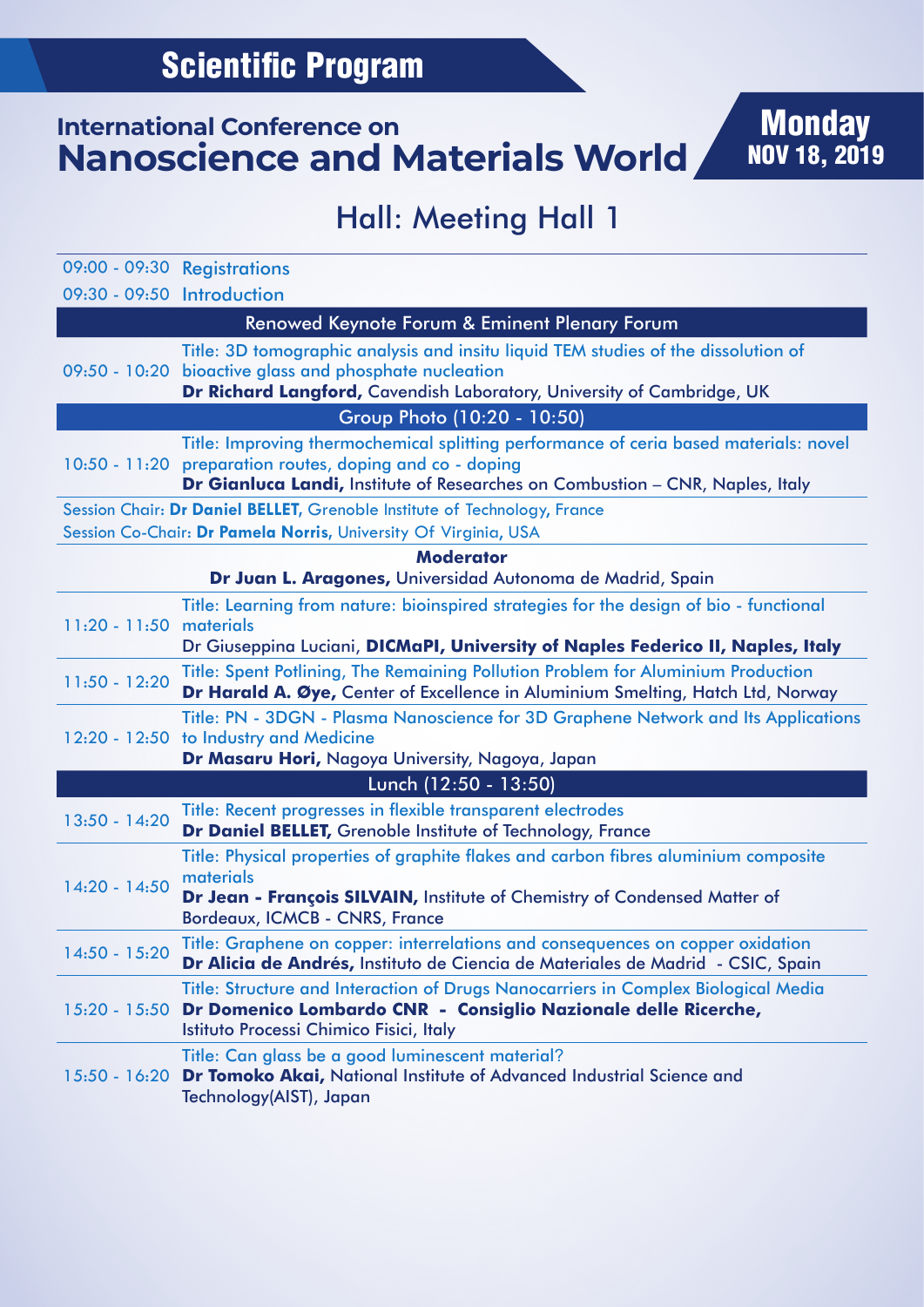## Hall: Meeting Hall 1

| Networking & Refreshments (16:20 - 16:35) |                                                                                                                                                                                                                                                                |  |
|-------------------------------------------|----------------------------------------------------------------------------------------------------------------------------------------------------------------------------------------------------------------------------------------------------------------|--|
| $16:35 - 17:05$                           | Title: How to check coatings on microcomponents<br>Dr Hervé Piombini, CEA, DAM, Le Ripault, France                                                                                                                                                             |  |
| $17:05 - 17:35$                           | Title: Nanoscale synthesis and properties of III - V core - (multi)shell nanowires for<br>nanophotonics and III Gen photovoltaics<br>Dr Paola Prete, Istituto per la Microelettronica e Microsistemi del CNR (IMM - CNR),<br>Lecce, Italy                      |  |
| 17:35 - 18:05                             | Title: The enthalpy of solution of the PMMA of solvents in case $T = 298.15$ K<br>Dr Myalkin Igor, Chemistry Research Institute of N.I.Lobachevsky State University                                                                                            |  |
| <b>Oral Sessions</b>                      |                                                                                                                                                                                                                                                                |  |
|                                           | Title: Microstructure and Optical Properties of InAsSb Infrared Films<br>18:05 - 18:30 Dr Huiyong Deng, Shanghai Institute of Technical Physics, Chinese Academy of<br>Sciences, China                                                                         |  |
| 18:30 - 18:55                             | Title:Ag/CNT metal matrix composites: Development of a controlled manufacturing<br>process<br>Dr Maël PONTOREAU, Institut de Chimie de la Matière Condensée de Bordeaux,<br><b>ICMCB - CNRS, France</b>                                                        |  |
| <b>Young Research Forum</b>               |                                                                                                                                                                                                                                                                |  |
| $18:55 - 19:10$                           | Title: Manipulating "Hot Spots" from Nanometer to Angstrom: Towards Understanding<br>Integrated Contributions of Molecule Number and Gap Size for Ultrasensitive SERS<br><b>Detection</b><br>Mr Hui Lu, Advanced Photonics Center, Southeast University, China |  |
|                                           | Title: Hand - held portable colorimetric sensing device for quantitative detection of<br>19:10 - 19:25 chromium in aqueous medium using silver nanoparticle as a probe<br>Mr Nitesh Kumar, Amity University, India                                             |  |
| <b>End of Day 1</b>                       |                                                                                                                                                                                                                                                                |  |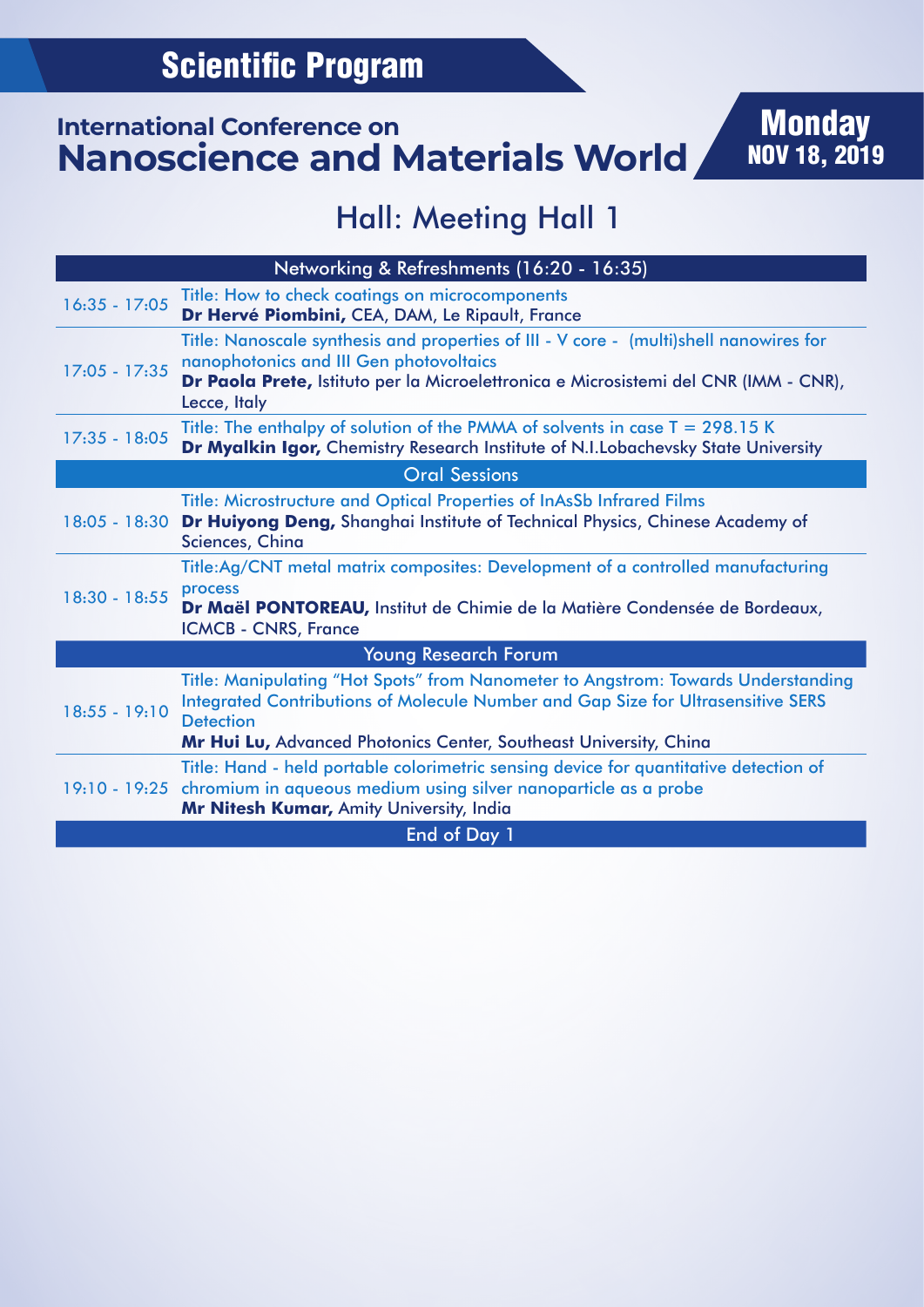# Hall: Meeting Hall 1

| Renowed Keynote Forum & Eminent Plenary Forum |                                                                                                                                                                                                                                                                                   |  |
|-----------------------------------------------|-----------------------------------------------------------------------------------------------------------------------------------------------------------------------------------------------------------------------------------------------------------------------------------|--|
| $09:30 - 10:00$                               | <b>Title: Utilizing Nanostructured Materials to Tune Phonon Transport</b><br>Dr Pamela Norris, University Of Virginia, USA                                                                                                                                                        |  |
|                                               | Title: Synthesis and characterization of copper matrix composite with 2D carbonized                                                                                                                                                                                               |  |
|                                               | 10:00 - 10:30 polydopamine as reinforcements<br>Dr Catherine Debiemme - Chouvy, CNRS, Sorbonne Université, France                                                                                                                                                                 |  |
|                                               | <b>Group Photo</b>                                                                                                                                                                                                                                                                |  |
|                                               | Networking & Refreshments (10:30 - 10:45)                                                                                                                                                                                                                                         |  |
|                                               | Session Chair: Dr Pamela Norris, University Of Virginia, USA                                                                                                                                                                                                                      |  |
|                                               | Session Co-Chair: Dr Daniel BELLET, Grenoble Institute of Technology, France                                                                                                                                                                                                      |  |
|                                               | <b>Moderator</b><br>Dr Juan L. Aragones, Universidad Autonoma de Madrid, Spain                                                                                                                                                                                                    |  |
| $10:45 - 11:15$                               | Title: Active rotating particles in complex environments<br>Dr Juan L. Aragones, Universidad Autonoma de Madrid, 28049 Madrid, Spain                                                                                                                                              |  |
|                                               | Title: Development of an ecological lubrication adapted to the shaping of metallic                                                                                                                                                                                                |  |
| $11:15 - 11:45$                               | materials by grafting organic molecules<br>Dr Xavier ROIZARD, FEMTO - ST Institute - DMA Department, UBFC, CNRS UMR,<br>6174, Besançon, France                                                                                                                                    |  |
|                                               | Title: Studies on Micro - and Nanostructured Materials at Analytical and Technological                                                                                                                                                                                            |  |
|                                               | 11:45 - 12:15 Research Center of Novosibirsk State University<br>Dr Andrey Arzhannikov, Novosibirsk State University, Russia                                                                                                                                                      |  |
| $12:15 - 12:45$                               | Title: Wet chemistry engineering of nanocrystals for heterogeneous catalysis<br>Dr Katerina Soulantica, Laboratoire de Physique et Chimie des Nano - Objets,<br><b>Toulouse, FRANCE</b>                                                                                           |  |
|                                               | Lunch (12:45 - 13:45)                                                                                                                                                                                                                                                             |  |
|                                               | Title: Size Matters - Nanotechnology in Removal of Emerging Pollutants from the                                                                                                                                                                                                   |  |
| 13:45 - 14:15 Environment                     | Dr Bing Chen, Memorial University of Newfoundland, Canada                                                                                                                                                                                                                         |  |
|                                               | Title: Dynamic acousto - optoelectric manipulation of quantum light states in GaN/<br>14:15 - 14:45 InGaN nanowire quantum dots<br>Dr Snežana Lazić, Universidad Autónoma de Madrid, Spain                                                                                        |  |
| $14:45 - 15:15$                               | Title: Thermoelectric and Photoelectric Properties of the Layer - Structured Bi2Te3 Films<br>Dr Ning Dai, Chinese Academy of Sciences, China                                                                                                                                      |  |
|                                               | Title: A Novel Microengineering - based Portable Platform for Rapid Real - time<br>15:15 - 15:45 Antibiotic Susceptibility Testing<br>Dr Hardik J. Pandya, Indian Institute of Science, India                                                                                     |  |
| $15:45 - 16:15$                               | Title: New generation of individual nano - devices with anomalous electromagnetic<br>transition through subwavelength nanoapertures<br>Dr Svetlana von Gratowski, Kotel'nikov Institute of Radioengineering and<br><b>Electronics Russian Academy of Sciences, Moscow, Russia</b> |  |
| $16:15 - 16:45$                               | Title: Magnetically Recoverable and Reusable Nanocomposites for Water Treatments<br>Dr Ping Y. Furlan, United States Merchant Marine Academy, New York, USA                                                                                                                       |  |